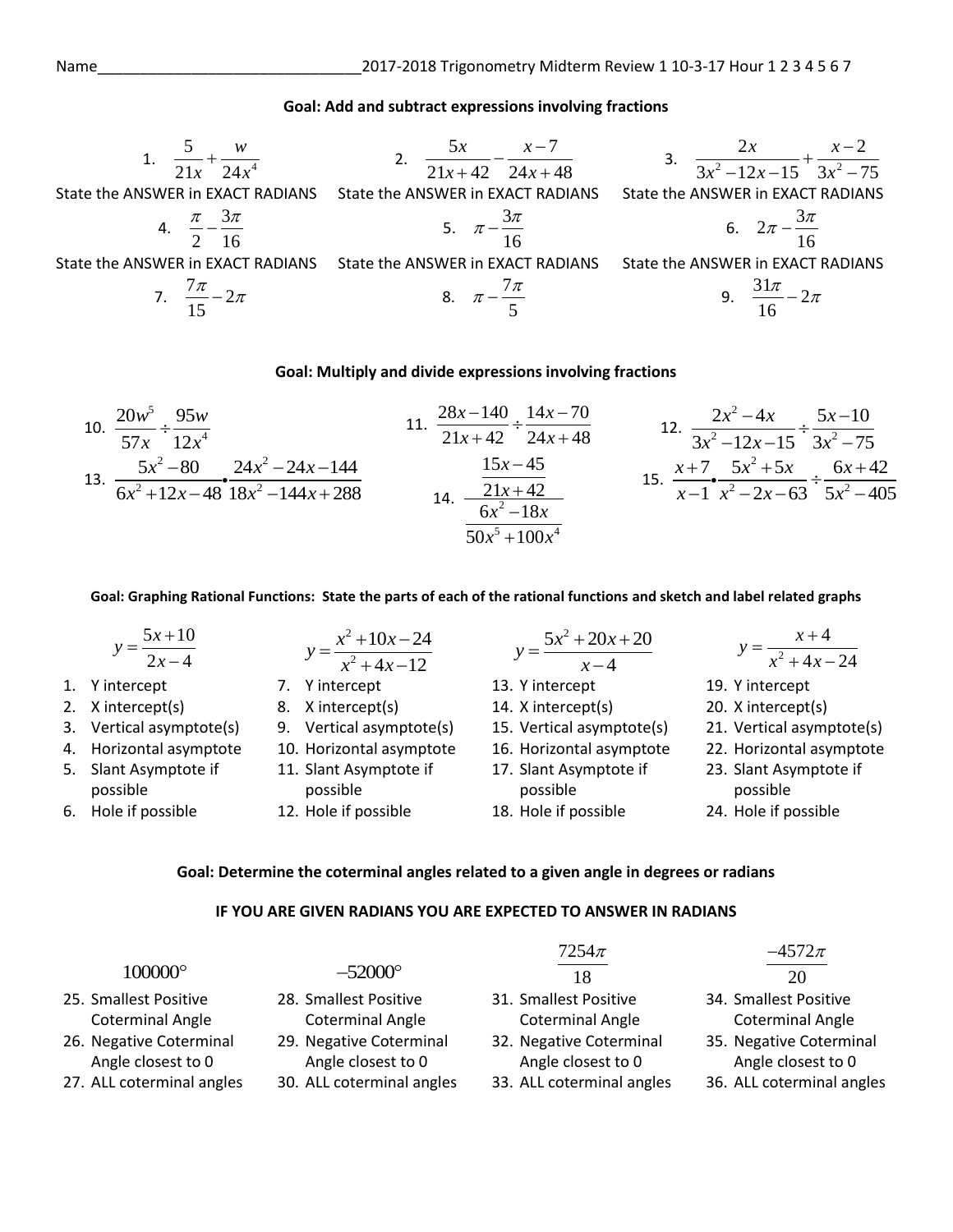#### **Goal: Sketch angles and determine the number of rotations**



**Goal: Determine the exact and the approximate measure of the reference angle and the angle formed by a point in the coordinate plane and the x axis.**

|     | $A (-7, 24)$                                          |                |  |                                                                             |      | B(0,6)         |       |                                              |                |  |                                                                             |      | $C(5,-7)$ |                                                       |                |  |                                                                             |      |
|-----|-------------------------------------------------------|----------------|--|-----------------------------------------------------------------------------|------|----------------|-------|----------------------------------------------|----------------|--|-----------------------------------------------------------------------------|------|-----------|-------------------------------------------------------|----------------|--|-----------------------------------------------------------------------------|------|
| 45. | Classify the LARGEST related angle                    |                |  |                                                                             |      | 46.            |       |                                              |                |  | Classify the LARGEST related angle                                          |      | 47.       | Classify the LARGEST related angle                    |                |  |                                                                             |      |
| Q1  | Q2                                                    | Q <sub>3</sub> |  | Q4                                                                          | 0n   | Q <sub>1</sub> |       | Q2                                           | Q <sub>3</sub> |  | Q4                                                                          | On   | Q1        | Q <sub>2</sub>                                        | Q <sub>3</sub> |  | Q4                                                                          | On   |
|     |                                                       |                |  |                                                                             | axes |                |       |                                              |                |  |                                                                             | axes |           |                                                       |                |  |                                                                             | axes |
|     | 48. Exact<br>reference<br>angle                       |                |  | 51. Approximate<br>reference<br>angle                                       |      | 54. Exact      | angle | reference                                    |                |  | 57. Approximate<br>reference<br>angle                                       |      |           | 60. Exact<br>reference<br>angle                       |                |  | 63. Approximate<br>reference<br>angle                                       |      |
|     | 49. Exact angle<br>stated with<br>a positive<br>angle |                |  | 52. Approximate<br>angle stated<br>with a<br>positive angle                 |      |                | angle | 55. Exact angle<br>stated with<br>a positive |                |  | 58. Approximate<br>angle stated<br>with a<br>positive angle                 |      |           | 61. Exact angle<br>stated with<br>a positive<br>angle |                |  | 64. Approximate<br>angle stated<br>with a<br>positive angle                 |      |
|     | 50. Negative<br>Coterminal<br>angle<br>closest to 0   |                |  | 53. All Coterminal<br>Angles (must<br>state the<br>variable<br>restriction) |      |                | angle | 56. Negative<br>Coterminal<br>closest to 0   |                |  | 59. All Coterminal<br>Angles (must<br>state the<br>variable<br>restriction) |      |           | 62. Negative<br>Coterminal<br>angle<br>closest to 0   |                |  | 65. All Coterminal<br>Angles (must<br>state the<br>variable<br>restriction) |      |

|    | $D(-8, -6)$<br>Classify the LARGEST related angle<br>66. |    |  |                                                                             | $E(-6,0)$<br>67. Classify the LARGEST related angle |           |       |                                              |    | $F(0,-7)$<br>Classify the LARGEST related angle<br>68. |                                                                             |      |    |                    |                                              |    |  |                                                                             |      |
|----|----------------------------------------------------------|----|--|-----------------------------------------------------------------------------|-----------------------------------------------------|-----------|-------|----------------------------------------------|----|--------------------------------------------------------|-----------------------------------------------------------------------------|------|----|--------------------|----------------------------------------------|----|--|-----------------------------------------------------------------------------|------|
|    |                                                          |    |  |                                                                             |                                                     |           |       |                                              |    |                                                        |                                                                             |      |    |                    |                                              |    |  |                                                                             |      |
| Q1 | Q2                                                       | Q3 |  | Q4                                                                          | On.                                                 | Q1        |       | Q2                                           | Q3 |                                                        | Q4                                                                          | On   | Q1 |                    | Q2                                           | Q3 |  | Q4                                                                          | On.  |
|    |                                                          |    |  |                                                                             | axes                                                |           |       |                                              |    |                                                        |                                                                             | axes |    |                    |                                              |    |  |                                                                             | axes |
|    | 69. Exact<br>reference<br>angle                          |    |  | 72. Approximate<br>reference<br>angle                                       |                                                     | 75. Exact | angle | reference                                    |    |                                                        | 78. Approximate<br>reference<br>angle                                       |      |    | 81. Exact<br>angle | reference                                    |    |  | 84. Approximate<br>reference<br>angle                                       |      |
|    | 70. Exact angle<br>stated with<br>a positive<br>angle    |    |  | 73. Approximate<br>angle stated<br>with a<br>positive angle                 |                                                     |           | angle | 76. Exact angle<br>stated with<br>a positive |    |                                                        | 79. Approximate<br>angle stated<br>with a<br>positive angle                 |      |    | angle              | 82. Exact angle<br>stated with<br>a positive |    |  | 85. Approximate<br>angle stated<br>with a<br>positive angle                 |      |
|    | 71. Negative<br>Coterminal<br>angle<br>closest to 0      |    |  | 74. All Coterminal<br>Angles (must<br>state the<br>variable<br>restriction) |                                                     |           | angle | 77. Negative<br>Coterminal<br>closest to 0   |    |                                                        | 80. All Coterminal<br>Angles (must<br>state the<br>variable<br>restriction) |      |    | angle              | 83. Negative<br>Coterminal<br>closest to 0   |    |  | 86. All Coterminal<br>Angles (must<br>state the<br>variable<br>restriction) |      |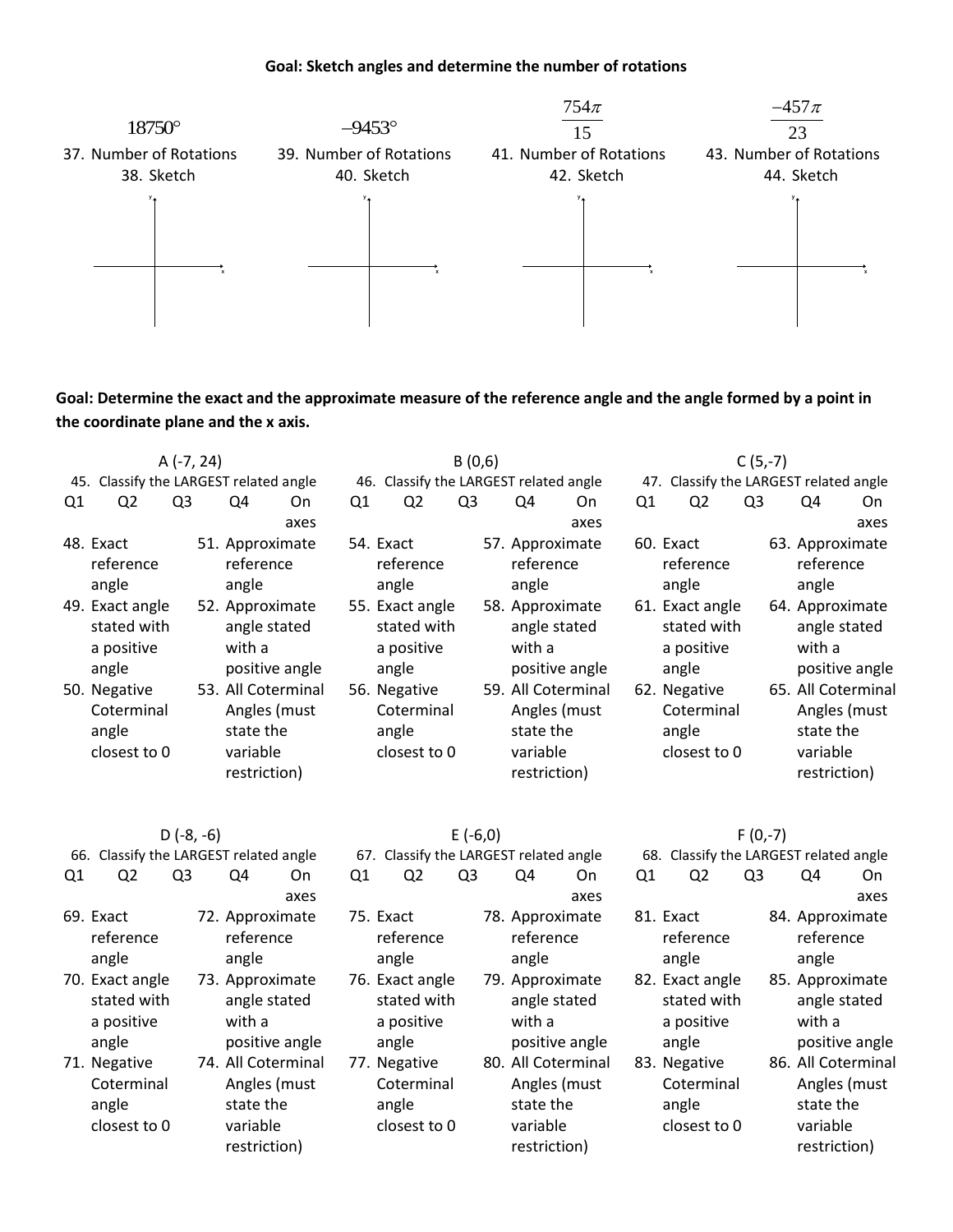**Goal: Determine the exact measure of the SPECIAL reference angle and the SPECIAL angle formed by a point in the coordinate plane and the x axis.**

> G  $\left(\frac{-1}{2}, \frac{\sqrt{3}}{2}\right)$  $\left(\frac{-1}{2}, \frac{\sqrt{3}}{2}\right)$  $(2 \t2)$

|                | 87. Circle the most appropriate           |                          |                |                  |                |                |                              | 88. Circle the most appropriate           |                  |                         |                |                              | 89. Circle the most appropriate           |                  |
|----------------|-------------------------------------------|--------------------------|----------------|------------------|----------------|----------------|------------------------------|-------------------------------------------|------------------|-------------------------|----------------|------------------------------|-------------------------------------------|------------------|
| 30/60/90       |                                           | 45/45/90                 |                | Quadrantal angle | 30/60/90       |                | 45/45/90                     |                                           | Quadrantal angle | 30/60/90                |                | 45/45/90                     |                                           | Quadrantal angle |
|                | 90. Classify the LARGEST related angle by |                          |                |                  |                |                |                              | 91. Classify the LARGEST related angle by |                  |                         |                |                              | 92. Classify the LARGEST related angle by |                  |
|                | quadrant or presence on axes              |                          |                |                  |                |                | quadrant or presence on axes |                                           |                  |                         |                | quadrant or presence on axes |                                           |                  |
| Q1             | Q <sub>2</sub>                            | Q3                       | Q4             | On               | Q <sub>1</sub> | Q <sub>2</sub> | Q <sub>3</sub>               | Q4                                        | On               | Q <sub>1</sub>          | Q <sub>2</sub> | Q3                           | Q4                                        | On               |
|                |                                           |                          |                | axes             |                |                |                              |                                           | axes             |                         |                |                              |                                           | axes             |
|                | 93. Circle the angle that is related to   |                          |                |                  |                |                |                              | 94. Circle the angle that is related to   |                  |                         |                |                              | 95. Circle the angle that is related to   |                  |
|                | given point                               |                          |                |                  |                | given point    |                              |                                           |                  |                         | given point    |                              |                                           |                  |
| $30^\circ$     | $120^\circ$                               | $210^\circ$              | $300^\circ$    | $0^{\circ}$      | $30^\circ$     | $120^\circ$    | $210^\circ$                  | $300^\circ$                               | $0^{\circ}$      | $30^{\circ}$            | $120^\circ$    | $210^\circ$                  | $300^\circ$                               | 0°               |
| $45^\circ$     | $135^\circ$                               | $225^\circ$              | 315°           | $90^\circ$       | $45^{\circ}$   | $135^\circ$    | 225°                         | $315^\circ$                               | $90^\circ$       | $45^\circ$              | $135^\circ$    | 225°                         | 315°                                      | $90^\circ$       |
| $60^\circ$     | $150^\circ$                               | $240^\circ$              | 330°           | $180^\circ$      | $60^\circ$     | $150^\circ$    | $240^\circ$                  | 330°                                      | $180^\circ$      | $60^\circ$              | $150^\circ$    | $240^\circ$                  | 330°                                      | $180^\circ$      |
|                |                                           |                          |                |                  |                |                |                              |                                           |                  |                         |                |                              |                                           |                  |
|                |                                           |                          |                | $270^\circ$      |                |                |                              |                                           | $270^\circ$      |                         |                |                              |                                           | $270^\circ$      |
|                | 96. Circle the angle that is related to   |                          |                |                  |                |                |                              | 97. Circle the angle that is related to   |                  |                         |                |                              | 98. Circle the angle that is related to   |                  |
|                | given point in radians                    |                          |                |                  |                |                | given point in radians       |                                           |                  |                         |                | given point in radians       |                                           |                  |
| π              | $2\pi$                                    | $5\pi$                   | $5\pi$         |                  | π              | $2\pi$         | $5\pi$                       | $5\pi$                                    |                  | π                       | $2\pi$         | $5\pi$                       | $5\pi$                                    |                  |
| 6              | 3                                         | 6                        | $\overline{3}$ | 0                | 6              | $\overline{3}$ | 6                            | $\overline{3}$                            | 0                | $\frac{1}{6}$           | $\overline{3}$ | 6                            | $\overline{3}$                            | 0                |
| $\pi$          | $3\pi$                                    | $3\pi$                   | $7\pi$         | $\pi$            | $\pi$          | $3\pi$         | $3\pi$                       | $7\pi$                                    | $\pi$            | $\pi$                   | $3\pi$         | $3\pi$                       | $7\pi$                                    | π                |
| $\overline{4}$ | $\overline{4}$                            | $\overline{4}$           | $\overline{4}$ | $\overline{2}$   | $\overline{4}$ | $\overline{4}$ | $\overline{4}$               | $\overline{4}$                            | $\overline{2}$   | $\overline{4}$          | $\overline{4}$ | $\overline{4}$               | $\overline{4}$                            | $\overline{2}$   |
|                |                                           |                          |                | $\pi$            |                |                |                              |                                           | π                |                         |                |                              |                                           | $\pi$            |
| π              | $5\pi$<br>6                               | $4\pi$<br>$\overline{3}$ | $11\pi$<br>6   | $3\pi$           | $\pi$<br>3     | $5\pi$<br>6    | $4\pi$<br>$\overline{3}$     | $11\pi$<br>6                              | $3\pi$           | $\pi$<br>$\overline{3}$ | $5\pi$<br>6    | $4\pi$<br>$\overline{3}$     | $11\pi$<br>6                              | $3\pi$           |

| 87. Circle the most appropriate       |                |                |                  |                |                |                              | 88. Circle the most appropriate           |                  |                |                |                              | 89. Circle the most appropriate           |                 |
|---------------------------------------|----------------|----------------|------------------|----------------|----------------|------------------------------|-------------------------------------------|------------------|----------------|----------------|------------------------------|-------------------------------------------|-----------------|
| 1/90                                  | 45/45/90       |                | Quadrantal angle | 30/60/90       |                | 45/45/90                     |                                           | Quadrantal angle | 30/60/90       |                | 45/45/90                     |                                           | Quadrantal ang  |
| Classify the LARGEST related angle by |                |                |                  |                |                |                              | 91. Classify the LARGEST related angle by |                  |                |                |                              | 92. Classify the LARGEST related angle by |                 |
| quadrant or presence on axes          |                |                |                  |                |                | quadrant or presence on axes |                                           |                  |                |                | quadrant or presence on axes |                                           |                 |
| Q <sub>2</sub>                        | Q <sub>3</sub> | Q4             | On               | Q <sub>1</sub> | Q <sub>2</sub> | Q <sub>3</sub>               | Q4                                        | On               | Q1             | Q <sub>2</sub> | Q <sub>3</sub>               | Q4                                        | On              |
|                                       |                |                | axes             |                |                |                              |                                           | axes             |                |                |                              |                                           | axes            |
| Circle the angle that is related to   |                |                |                  |                |                |                              | 94. Circle the angle that is related to   |                  |                |                |                              | 95. Circle the angle that is related to   |                 |
| given point                           |                |                |                  |                | given point    |                              |                                           |                  |                | given point    |                              |                                           |                 |
| $120^\circ$                           | $210^\circ$    | $300^\circ$    | $0^{\circ}$      | $30^\circ$     | $120^\circ$    | $210^\circ$                  | $300^\circ$                               | $0^{\circ}$      | $30^\circ$     | $120^\circ$    | $210^\circ$                  | 300°                                      | n°              |
| $135^\circ$                           | 225°           | 315°           | $90^{\circ}$     | $45^{\circ}$   | 135°           | 225°                         | 315°                                      | $90^{\circ}$     | $45^{\circ}$   | 135°           | 225°                         | 315°                                      | $90^\circ$      |
| 150°                                  | 240°           | 330°           | 180°             | $60^\circ$     | 150°           | $240^\circ$                  | 330°                                      | 180°             | $60^\circ$     | 150°           | $240^\circ$                  | 330°                                      | 180°            |
|                                       |                |                | $270^\circ$      |                |                |                              |                                           | $270^\circ$      |                |                |                              |                                           | $270^\circ$     |
| Circle the angle that is related to   |                |                |                  |                |                |                              | 97. Circle the angle that is related to   |                  |                |                |                              | 98. Circle the angle that is related to   |                 |
| given point in radians                |                |                |                  |                |                | given point in radians       |                                           |                  |                |                | given point in radians       |                                           |                 |
| $2\pi$                                | $5\pi$         | $5\pi$         |                  | $\pi$          | $2\pi$         | $5\pi$                       | $5\pi$                                    |                  | $\pi$          | $2\pi$         | $5\pi$                       | $\frac{5\pi}{4}$                          |                 |
| $\overline{3}$                        | 6              | $\overline{3}$ | 0                | 6              | 3              | 6                            | $\overline{3}$                            | 0                | —<br>6         | $\overline{3}$ | 6                            | $\overline{3}$                            | $\mathbf{0}$    |
|                                       |                |                |                  |                |                |                              |                                           |                  |                |                |                              |                                           |                 |
| $3\pi$                                | $3\pi$         | $7\pi$         | π                | $\pi$          | $3\pi$         | $3\pi$                       | $7\pi$                                    | π                | $\pi$          | $3\pi$         | $3\pi$                       | $7\pi$                                    | $\frac{\pi}{2}$ |
| $\overline{4}$                        | $\overline{4}$ | $\overline{4}$ | $\overline{2}$   | $\overline{4}$ | $\overline{4}$ | $\overline{4}$               | $\overline{4}$                            | $\overline{2}$   | $\overline{4}$ | $\overline{4}$ | $\overline{4}$               | $\overline{4}$                            |                 |
|                                       |                |                | $\pi$            |                |                |                              |                                           | $\pi$            |                |                |                              |                                           | $\pi$           |
| $5\pi$                                | $4\pi$         | $11\pi$        | $3\pi$           | $\pi$          | $5\pi$         | $4\pi$                       | $11\pi$                                   | $3\pi$           | $\pi$          | $5\pi$         | $4\pi$                       | $11\pi$                                   | $3\pi$          |
| 6                                     | $\overline{3}$ | 6              | $\overline{2}$   | $\frac{1}{3}$  | 6              | $\overline{3}$               | 6                                         | $\overline{2}$   | $\overline{3}$ | 6              | $\overline{3}$               | 6                                         | $\overline{2}$  |
|                                       |                |                |                  |                |                |                              |                                           |                  |                |                |                              |                                           |                 |

 $1(0,-1)$ 

|                          |                 |             |                              | 89. Circle the most appropriate           |                        |
|--------------------------|-----------------|-------------|------------------------------|-------------------------------------------|------------------------|
| ngle                     | 30/60/90        |             | 45/45/90                     |                                           | Quadrantal angle       |
|                          |                 |             |                              | 92. Classify the LARGEST related angle by |                        |
|                          |                 |             | quadrant or presence on axes |                                           |                        |
|                          | Q1              | Q2          | Q3                           | Q4                                        | On                     |
| ΞŚ                       |                 |             |                              |                                           | axes                   |
|                          |                 |             |                              | 95. Circle the angle that is related to   |                        |
|                          |                 | given point |                              |                                           |                        |
|                          | $30^\circ$      | $120^\circ$ | $210^\circ$                  | 300°                                      | 0°                     |
| ۱°                       | $45^{\circ}$    | $135^\circ$ | 225°                         | 315°                                      | $90^\circ$             |
| ጋ°                       | $60^\circ$      | 150°        | $240^\circ$                  | 330°                                      | 180°                   |
| ງ°                       |                 |             |                              |                                           | 270°                   |
|                          |                 |             |                              | 98. Circle the angle that is related to   |                        |
|                          |                 |             | given point in radians       |                                           |                        |
|                          | π               | $2\pi$      | $5\pi$                       | $5\pi$                                    |                        |
|                          | 6               | 3           | 6                            | $\overline{3}$                            | 0                      |
|                          |                 | $3\pi$      | $3\pi$                       | $7\pi$                                    | $\frac{\pi}{\sqrt{2}}$ |
| $\frac{5}{2}$            | $\frac{\pi}{4}$ | 4           | 4                            | 4                                         | $\overline{2}$         |
| $\overline{\mathcal{C}}$ |                 |             | $4\pi$                       | $11\pi$                                   | $\pi$                  |
| $\pi$                    | $\frac{\pi}{3}$ | $5\pi$      |                              |                                           | $3\pi$                 |
| $\overline{2}$           |                 | 6           | 3                            | 6                                         | $\overline{2}$         |

 $J\left(\frac{\sqrt{2}}{2},\frac{\sqrt{2}}{2}\right)$  $(2 \t2)$ 

|                 |                |                              | 99. Circle the most appropriate            |                  | 100.                   |                |                              | Circle the most appropriate                |                  | 101.            |                |                              | Circle the most appropriate                |                  |
|-----------------|----------------|------------------------------|--------------------------------------------|------------------|------------------------|----------------|------------------------------|--------------------------------------------|------------------|-----------------|----------------|------------------------------|--------------------------------------------|------------------|
| 30/60/90        |                | 45/45/90                     |                                            | Quadrantal angle | 30/60/90               |                | 45/45/90                     |                                            | Quadrantal angle | 30/60/90        |                | 45/45/90                     |                                            | Quadrantal angle |
|                 |                |                              | 102. Classify the LARGEST related angle by |                  |                        |                |                              | 103. Classify the LARGEST related angle by |                  |                 |                |                              | 104. Classify the LARGEST related angle by |                  |
|                 |                | quadrant or presence on axes |                                            |                  |                        |                | quadrant or presence on axes |                                            |                  |                 |                | quadrant or presence on axes |                                            |                  |
| Q1              | Q <sub>2</sub> | Q3                           | Q4                                         | On               | Q <sub>1</sub>         | Q <sub>2</sub> | Q3                           | Q4                                         | On               | Q <sub>1</sub>  | Q <sub>2</sub> | Q <sub>3</sub>               | Q4                                         | On.              |
|                 |                |                              |                                            | axes             |                        |                |                              |                                            | axes             |                 |                |                              |                                            | axes             |
| 105.            |                |                              | Circle the angle that is related to        |                  | 106.                   |                |                              | Circle the angle that is related to        |                  | 107.            |                |                              | Circle the angle that is related to        |                  |
|                 | given point    |                              |                                            |                  |                        | given point    |                              |                                            |                  |                 | given point    |                              |                                            |                  |
| $30^\circ$      | $120^\circ$    | $210^\circ$                  | $300^\circ$                                | $0^{\circ}$      | $30^\circ$             | $120^\circ$    | $210^\circ$                  | $300^\circ$                                | 0°               | $30^\circ$      | $120^\circ$    | $210^\circ$                  | 300°                                       | $0^{\circ}$      |
| $45^\circ$      | 135°           | 225°                         | 315°                                       | $90^\circ$       | $45^{\circ}$           | $135^\circ$    | 225°                         | 315°                                       | $90^\circ$       | $45^{\circ}$    | 135°           | 225°                         | 315°                                       | $90^\circ$       |
| $60^\circ$      | 150°           | 240°                         | 330°                                       | 180°             | $60^\circ$             | $150^\circ$    | 240°                         | 330°                                       | 180°             | $60^\circ$      | 150°           | $240^\circ$                  | 330°                                       | 180°             |
|                 |                |                              |                                            | $270^\circ$      |                        |                |                              |                                            | $270^\circ$      |                 |                |                              |                                            | $270^\circ$      |
| 108.            |                |                              | Circle the angle that is related to        |                  | 109.                   |                |                              | Circle the angle that is related to        |                  | 110.            |                |                              | Circle the angle that is related to        |                  |
|                 |                | given point in radians       |                                            |                  |                        |                | given point in radians       |                                            |                  |                 |                | given point in radians       |                                            |                  |
| $\pi$           | $2\pi$         | $5\pi$                       | $5\pi$                                     | 0                | $\pi$                  | $2\pi$         | $5\pi$                       | $\frac{5\pi}{4}$                           | 0                | $\pi$           | $2\pi$         | $5\pi$                       | $5\pi$                                     | 0                |
| 6               | $\overline{3}$ | 6                            | $\overline{3}$                             |                  | 6                      | $\mathfrak{Z}$ | 6                            | $\overline{3}$                             |                  | 6               | 3              | 6                            | $\overline{3}$                             |                  |
| $\pi$           | $3\pi$         | $3\pi$                       | $7\pi$                                     | $\pi$            | $\pi$                  | $3\pi$         | $3\pi$                       | $7\pi$                                     | π                | $\pi$           | $3\pi$         | $3\pi$                       | $7\pi$                                     | $\pi$            |
| $\overline{4}$  | $\overline{4}$ | $\overline{4}$               | $\overline{4}$                             | $\overline{2}$   | $\overline{4}$         | $\overline{4}$ | $\overline{4}$               | $\overline{4}$                             | $\frac{1}{2}$    | $\frac{1}{4}$   | $\overline{4}$ | $\overline{4}$               | $\overline{4}$                             | $\overline{2}$   |
|                 |                |                              |                                            | π                |                        |                |                              |                                            | π                |                 |                |                              |                                            | $\pi$            |
| $\frac{\pi}{ }$ | $5\pi$         | $4\pi$                       | $11\pi$                                    | $3\pi$           | $\frac{\pi}{\sqrt{2}}$ | $5\pi$         | $4\pi$                       | $11\pi$                                    | $3\pi$           | $\frac{\pi}{3}$ | $5\pi$         | $4\pi$                       | $11\pi$                                    | $3\pi$           |
| $\overline{3}$  | 6              | $\overline{3}$               | 6                                          | $\overline{2}$   | $\overline{3}$         | 6              | $\overline{3}$               | 6                                          | $\overline{2}$   |                 | 6              | $\overline{3}$               | 6                                          | $\overline{2}$   |
|                 |                |                              |                                            |                  |                        |                |                              |                                            |                  |                 |                |                              |                                            |                  |

|                |                |                              | 99. Circle the most appropriate            |                  | 100.           |                |                              | Circle the most appropriate                |                  | 101.           |                |                              | Circle the most appropriate                       |                  |
|----------------|----------------|------------------------------|--------------------------------------------|------------------|----------------|----------------|------------------------------|--------------------------------------------|------------------|----------------|----------------|------------------------------|---------------------------------------------------|------------------|
| 0/60/90        |                | 45/45/90                     |                                            | Quadrantal angle | 30/60/90       |                | 45/45/90                     |                                            | Quadrantal angle | 30/60/90       |                | 45/45/90                     |                                                   | Quadrantal angl  |
|                |                |                              | 102. Classify the LARGEST related angle by |                  |                |                |                              | 103. Classify the LARGEST related angle by |                  |                |                |                              | <b>104.</b> Classify the LARGEST related angle by |                  |
|                |                | quadrant or presence on axes |                                            |                  |                |                | quadrant or presence on axes |                                            |                  |                |                | quadrant or presence on axes |                                                   |                  |
| Q1             | Q <sub>2</sub> | Q3                           | Q4                                         | On.              | Q1             | Q <sub>2</sub> | Q <sub>3</sub>               | Q4                                         | On               | Q1             | Q <sub>2</sub> | Q3                           | Q4                                                | On.              |
|                |                |                              |                                            | axes             |                |                |                              |                                            | axes             |                |                |                              |                                                   | axes             |
| 105.           |                |                              | Circle the angle that is related to        |                  | 106.           |                |                              | Circle the angle that is related to        |                  | 107.           |                |                              | Circle the angle that is related to               |                  |
|                | given point    |                              |                                            |                  |                | given point    |                              |                                            |                  |                | given point    |                              |                                                   |                  |
| 30°            | $120^\circ$    | $210^\circ$                  | $300^\circ$                                | $0^{\circ}$      | $30^{\circ}$   | $120^\circ$    | $210^\circ$                  | $300^\circ$                                | $0^{\circ}$      | 30°            | $120^\circ$    | $210^\circ$                  | 300°                                              | $\Omega^{\circ}$ |
| 45°            | 135°           | 225°                         | 315°                                       | $90^\circ$       | $45^{\circ}$   | 135°           | 225°                         | 315°                                       | $90^\circ$       | $45^{\circ}$   | 135°           | 225°                         | 315°                                              | $90^\circ$       |
| 60°            | 150°           | 240°                         | 330°                                       | 180°             | $60^\circ$     | $150^\circ$    | $240^\circ$                  | 330°                                       | 180°             | $60^\circ$     | $150^\circ$    | $240^\circ$                  | 330°                                              | 180°             |
|                |                |                              |                                            | $270^\circ$      |                |                |                              |                                            | $270^\circ$      |                |                |                              |                                                   | $270^\circ$      |
| 108.           |                |                              | Circle the angle that is related to        |                  | 109.           |                |                              | Circle the angle that is related to        |                  | 110.           |                |                              | Circle the angle that is related to               |                  |
|                |                | given point in radians       |                                            |                  |                |                | given point in radians       |                                            |                  |                |                | given point in radians       |                                                   |                  |
| π              | $2\pi$         | $5\pi$                       | $5\pi$                                     |                  | π              | $2\pi$         | $5\pi$                       | $5\pi$                                     |                  | π              | $2\pi$         | $5\pi$                       |                                                   |                  |
| 6              | $\overline{3}$ | 6                            | $\overline{3}$                             | 0                | 6              | $\overline{3}$ | 6                            | $\overline{3}$                             | 0                | 6              | 3              | 6                            | $\frac{5\pi}{3}$                                  | 0                |
| $\pi$          | $3\pi$         | $3\pi$                       | $7\pi$                                     | $\pi$            | $\pi$          | $3\pi$         | $3\pi$                       | $7\pi$                                     | $\pi$            | $\pi$          | $3\pi$         | $3\pi$                       | $7\pi$                                            | $\pi$            |
| $\overline{4}$ | $\overline{4}$ | $\overline{4}$               | $\overline{4}$                             | $\overline{2}$   | $\overline{4}$ | $\overline{4}$ | $\overline{4}$               | $\overline{4}$                             | $\overline{2}$   | $\overline{4}$ | $\overline{4}$ | $\overline{4}$               | $\overline{4}$                                    | $\overline{2}$   |
|                |                |                              |                                            | π                |                |                |                              |                                            | π                |                |                |                              |                                                   | $\pi$            |
| $\pi$          | $5\pi$         | $4\pi$                       | $11\pi$                                    | $3\pi$           | π              | $5\pi$         | $4\pi$                       | $11\pi$                                    | $3\pi$           | π              | $5\pi$         | $4\pi$                       | $11\pi$                                           | $3\pi$           |
| $\overline{3}$ | 6              | $\overline{3}$               | 6                                          | $\overline{2}$   | 3              | 6              | 3                            | 6                                          | $\mathfrak{D}$   | 3              | 6              | $\overline{3}$               | 6                                                 | $\overline{2}$   |

## L (1,0)

| e<br>ngle      | 101.<br>30/60/90 |             | 45/45/90                     | Circle the most appropriate                | Quadrantal angle       |
|----------------|------------------|-------------|------------------------------|--------------------------------------------|------------------------|
|                |                  |             |                              | 104. Classify the LARGEST related angle by |                        |
|                |                  |             | quadrant or presence on axes |                                            |                        |
|                |                  |             |                              |                                            |                        |
| ٦              | Q1               | Q2          | Q3                           | Q4                                         | On                     |
| эS             |                  |             |                              |                                            | axes                   |
| to             | 107.             |             |                              | Circle the angle that is related to        |                        |
|                |                  | given point |                              |                                            |                        |
|                | $30^\circ$       | $120^\circ$ | $210^\circ$                  | 300°                                       | О°                     |
| ۱°             | $45^{\circ}$     | $135^\circ$ | 225°                         | 315°                                       | $90^\circ$             |
| ጋ°             | $60^\circ$       | 150°        | 240°                         | 330°                                       | 180°                   |
| ጋ°             |                  |             |                              |                                            | $270^\circ$            |
| to             | 110.             |             |                              | Circle the angle that is related to        |                        |
|                |                  |             | given point in radians       |                                            |                        |
|                | π                | $2\pi$      | $5\pi$                       | $5\pi$                                     |                        |
|                | 6                | 3           | 6                            | $\overline{3}$                             | 0                      |
|                |                  |             |                              |                                            |                        |
|                |                  | $3\pi$      | $3\pi$                       | $7\pi$                                     | $\frac{\pi}{\sqrt{2}}$ |
| $\frac{5}{2}$  | $\frac{\pi}{4}$  | 4           | 4                            | 4                                          | $\overline{2}$         |
| $\overline{c}$ |                  |             |                              |                                            | $\pi$                  |
| π              | $\frac{\pi}{3}$  | $5\pi$      | $4\pi$                       | $11\pi$                                    | $3\pi$                 |
| $\overline{2}$ |                  | 6           | 3                            | 6                                          | $\overline{2}$         |
|                |                  |             |                              |                                            |                        |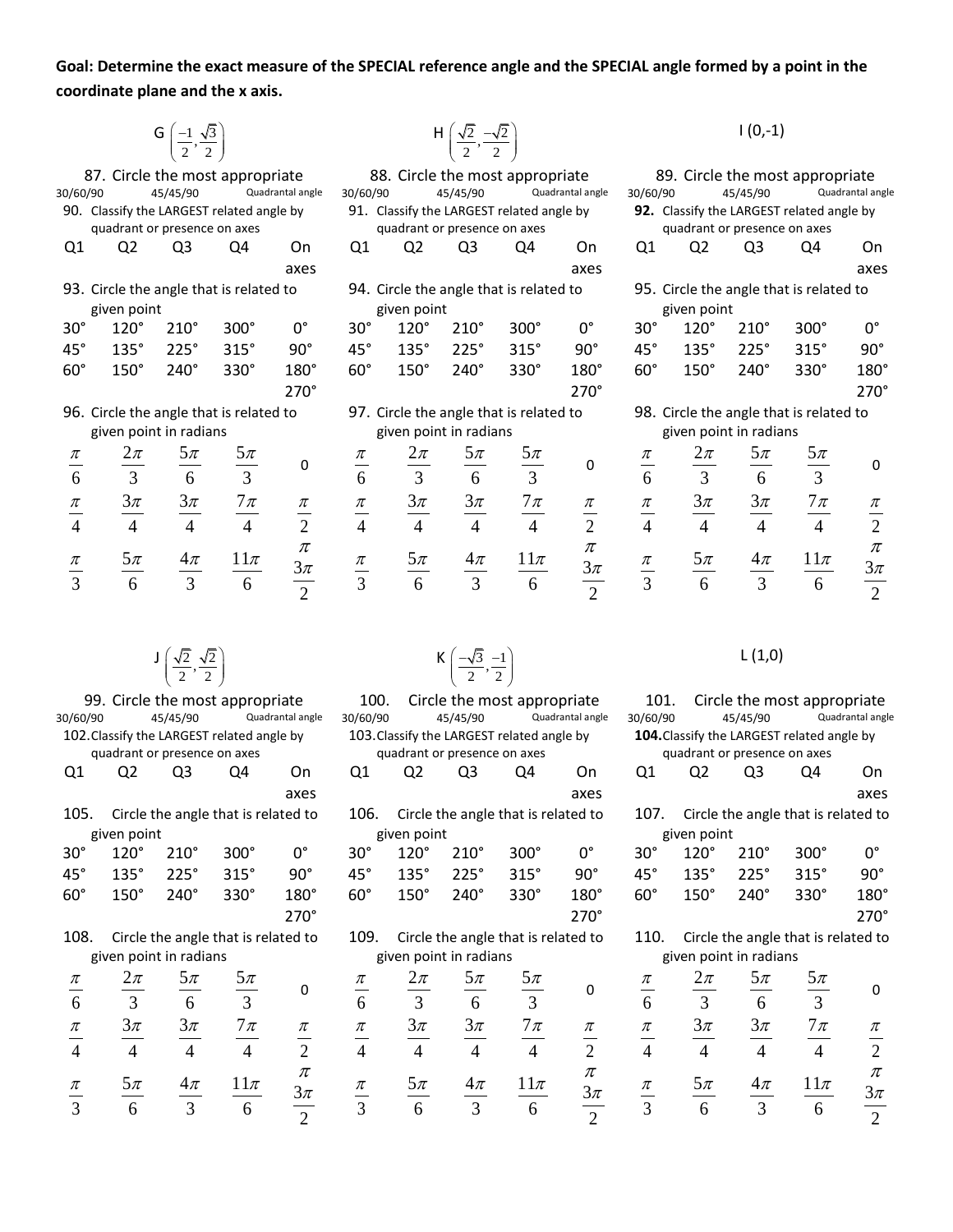## **Goal: Use the given trigonometric ratio and its restriction to state desired trigonometric ratios based on given and restriction. Don't Forget "All Students Take Calculus"**

| Given: $\sin M = \frac{-2}{5}$                     | Given: $\cos N = \frac{12}{15}$                    | Given: $\tan P = \frac{-3}{4}$                    |  |  |  |
|----------------------------------------------------|----------------------------------------------------|---------------------------------------------------|--|--|--|
| and $180^{\circ}$ <m 270<math="" <="">^{\circ}</m> | and $270^{\circ}$ <n 360<math="" <="">^{\circ}</n> | and $90^{\circ}$ <p 180<math="" <="">^{\circ}</p> |  |  |  |
| State cos M                                        | State sin N                                        | State sin P                                       |  |  |  |
| 111.                                               | 114.                                               | 117.                                              |  |  |  |
| 112.                                               | State tan N                                        | State cos P                                       |  |  |  |
| State tan M                                        | 115.                                               | 118.                                              |  |  |  |
| Find M in degrees                                  | Find N in degrees                                  | Find P in degrees                                 |  |  |  |
| 113.                                               | 116.                                               | 119.                                              |  |  |  |
|                                                    |                                                    | Given: tan S = $\frac{5}{4}$                      |  |  |  |
| Given: $\sin Q = \frac{-4}{9}$                     | Given: cos R = $\frac{-12}{15}$                    |                                                   |  |  |  |
| and $\frac{3\pi}{2}$ <q<2<math>\pi</q<2<math>      | and $\frac{\pi}{2}$ <r <="" <math="">\pi</r>       | and $\pi < S < \frac{3\pi}{2}$                    |  |  |  |
| State cos Q                                        | State sin R                                        | State sin S                                       |  |  |  |
| 120.                                               | 123.                                               | 126.                                              |  |  |  |
| 121.                                               | 124.                                               | State cos S                                       |  |  |  |
| State tan Q                                        | State tan R                                        | 127.                                              |  |  |  |

#### **Goal: Graph any angle regardless of size or method of describing angle**



#### **Goal: Know all of degree and radians related to SPECIAL angle measurements**

#### **135. Complete table**

| Degree | 0°   | $30^\circ$  | $45^{\circ}$ | $60^\circ$  | $90^\circ$ | $120^\circ$ | $135^\circ$ | $150^\circ$ | $180^\circ$ |
|--------|------|-------------|--------------|-------------|------------|-------------|-------------|-------------|-------------|
| Exact  |      |             |              |             |            |             |             |             |             |
| Radian |      |             |              |             |            |             |             |             |             |
| Degree | 180° | $210^\circ$ | 225°         | $240^\circ$ | 270°       | $300^\circ$ | 315°        | $330^\circ$ | $360^\circ$ |
| Exact  |      |             |              |             |            |             |             |             |             |
| Radian |      |             |              |             |            |             |             |             |             |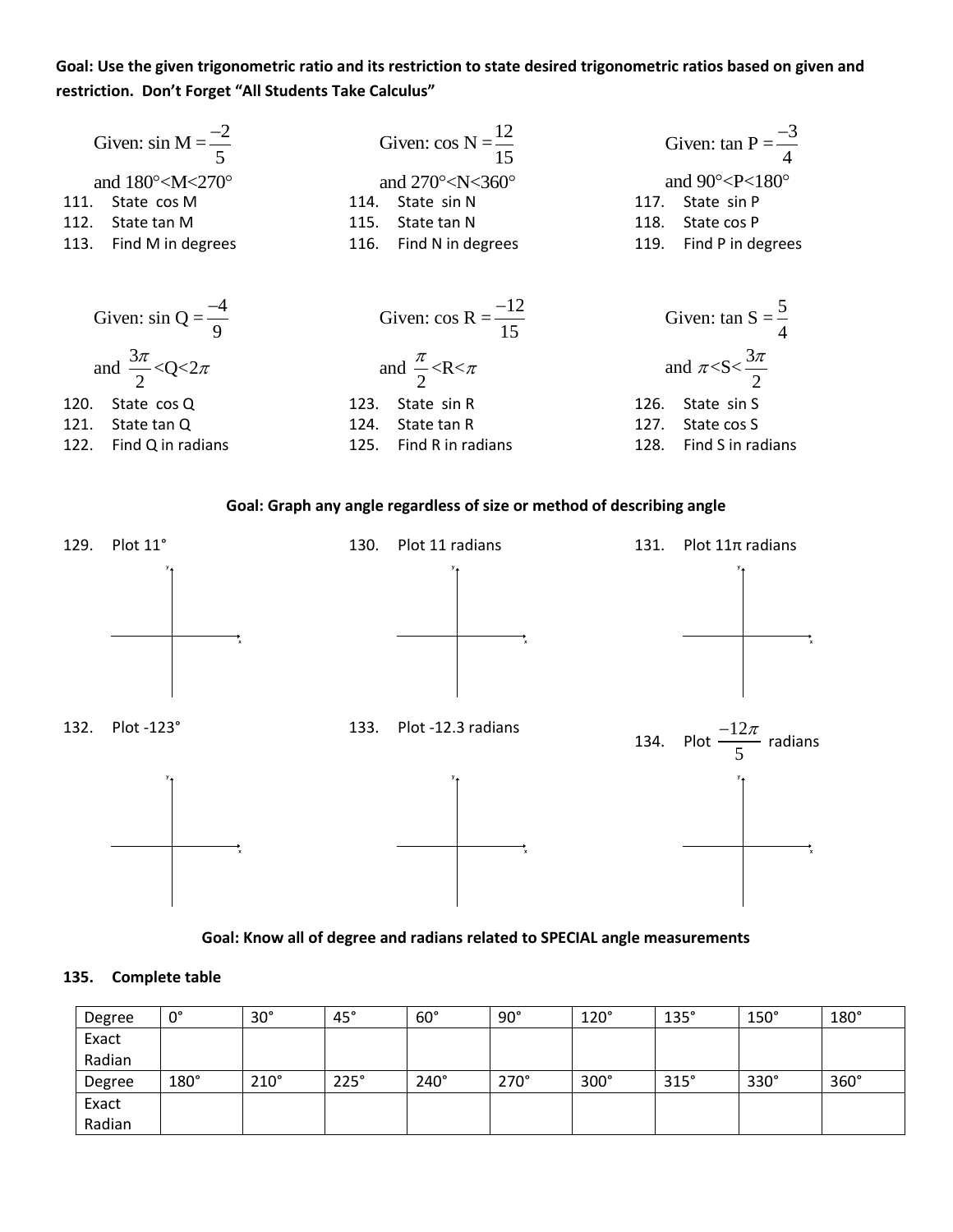#### **Goal: Know all of trigonometric ratios related to SPECIAL angle measurements**

## **136. Complete Table**

| Degree | $0^{\circ}$ | $30^\circ$  | $45^{\circ}$ | $60^\circ$  | $90^{\circ}$ | $120^\circ$ | $135^\circ$ | $150^\circ$ | 180°        |
|--------|-------------|-------------|--------------|-------------|--------------|-------------|-------------|-------------|-------------|
| Exact  |             |             |              |             |              |             |             |             |             |
| Radian |             |             |              |             |              |             |             |             |             |
| Sin    |             |             |              |             |              |             |             |             |             |
| Cos    |             |             |              |             |              |             |             |             |             |
| Tan    |             |             |              |             |              |             |             |             |             |
| Degree | 180°        | $210^\circ$ | $225^\circ$  | $240^\circ$ | 270°         | 300°        | 315°        | 330°        | $360^\circ$ |
| Exact  |             |             |              |             |              |             |             |             |             |
| Radian |             |             |              |             |              |             |             |             |             |
| Sin    |             |             |              |             |              |             |             |             |             |
| Cos    |             |             |              |             |              |             |             |             |             |
| Tan    |             |             |              |             |              |             |             |             |             |

**Goal: Be able to determine all of the points on the unit circle**

## **137. Complete the table with the exact fraction coordinates related to the SPECIAL angles related to the UNIT CIRCLE**



| $\boldsymbol{\mathsf{A}}$ | $\pmb B$ | $\mathsf C$        | D                         | E |
|---------------------------|----------|--------------------|---------------------------|---|
| F                         | G        | $\pmb{\mathsf{H}}$ |                           | J |
| K                         | L        | M                  | $\boldsymbol{\mathsf{N}}$ | O |
| P                         |          |                    |                           |   |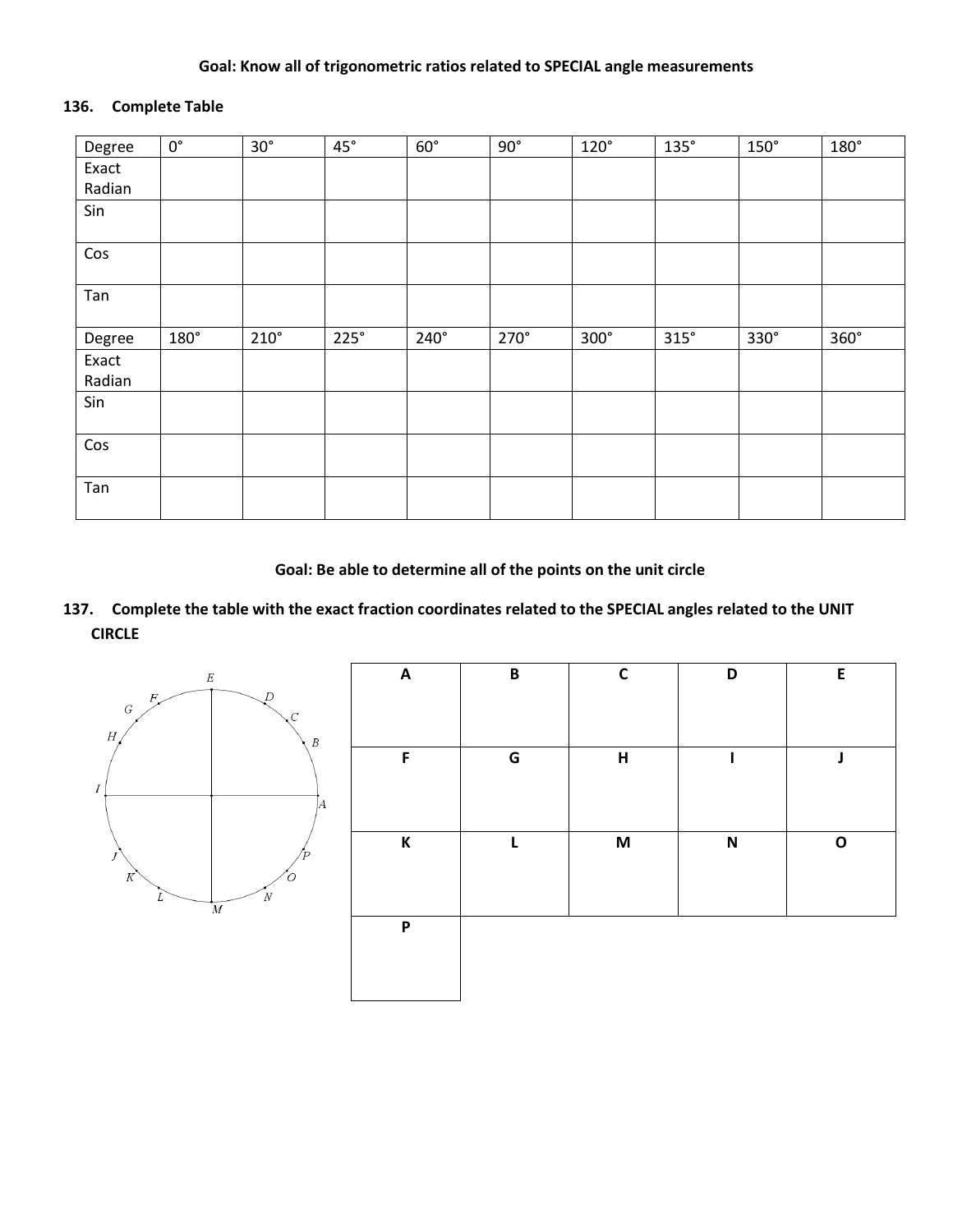#### **Assume m, n, p are positive integers**

You are given 
$$
y = \frac{x - n}{x^2 - m}
$$

- 138. Give an example of n and m that would create a hole in your rational function's graph
- 139. Give an example of n and m that DO NOT create a hole in your rational function's graph, but still have vertical asymptotes that are integers
- 140. Explain why  $y = \frac{R}{x^2}$  $y = \frac{x - n}{2}$  $x^2 - m$  $=\frac{x-}{2}$  $\frac{1}{n}$  has a horizontal asymptote of 0, regardless of the value of n or m<br>–  $m$
- 141. Give a value of n and m that guarantee that there is NO x intercept

You are given 
$$
y = \frac{x^2 - nx}{x^2 - mx + p}
$$

- 142. Give an example of n, m, and p that would create a hole in your rational function's graph
- 143. Give an example of n, m, and p that DO NOT create a hole in your rational function's graph, but still have vertical asymptotes that are integers
- 144. Explain why 2 2  $y = \frac{x^2 - nx}{2}$  $x^2 - mx + p$  $=\frac{x^2-1}{x^2-1}$  $\frac{1}{1-\frac{1}{1-\frac{1}{1-\frac{1}{\cdots}}}}$  has a horizontal asymptote of 1, regardless of the value of n, m, p
- 145. Explain why this rational function's graph must pass through the origin

You are given 
$$
y = \frac{nx^2 - n}{mx^2 + px}
$$

- 146. Give an example of n, m, and p that would create a hole in your rational function's graph
- 147. Give an example of n, m, and p that DO NOT create a hole in your rational function's graph, but still have vertical asymptotes that are integers
- 148. Explain why 2 2  $y = \frac{nx^2 - n}{2}$  $mx^2 + px$  $=\frac{nx^2-1}{2}$  $\frac{1}{x}$  has a horizontal asymptote of  $+ px$  $y = \frac{n}{2}$ *m*  $=\frac{n}{r}$ , regardless of the value of n, m, p
- 149. Explain why this rational function's graph WILL NOT pass through the origin

You are given 
$$
y = \frac{nx^2 + n}{mx^2 + px}
$$

- 150. Give an example of n, m, and p that would create a hole in your rational function's graph
- 151. Give an example of n, m, and p that DO NOT create a hole in your rational function's graph, but still have vertical asymptotes that are integers
- 152. Explain why 2 2  $y = \frac{nx^2 + n}{x}$  $mx^2 + px$  $=\frac{nx^2+}{2}$  $\frac{1}{x}$  has a horizontal asymptote of  $+ px$  $y = \frac{n}{2}$ *m*  $=\frac{n}{r}$ , regardless of the value of n, m, p
- 153. Explain why this rational function's graph WILL NOT pass through the origin
- 154. Explain why this rational function WILL NOT have a x intercept